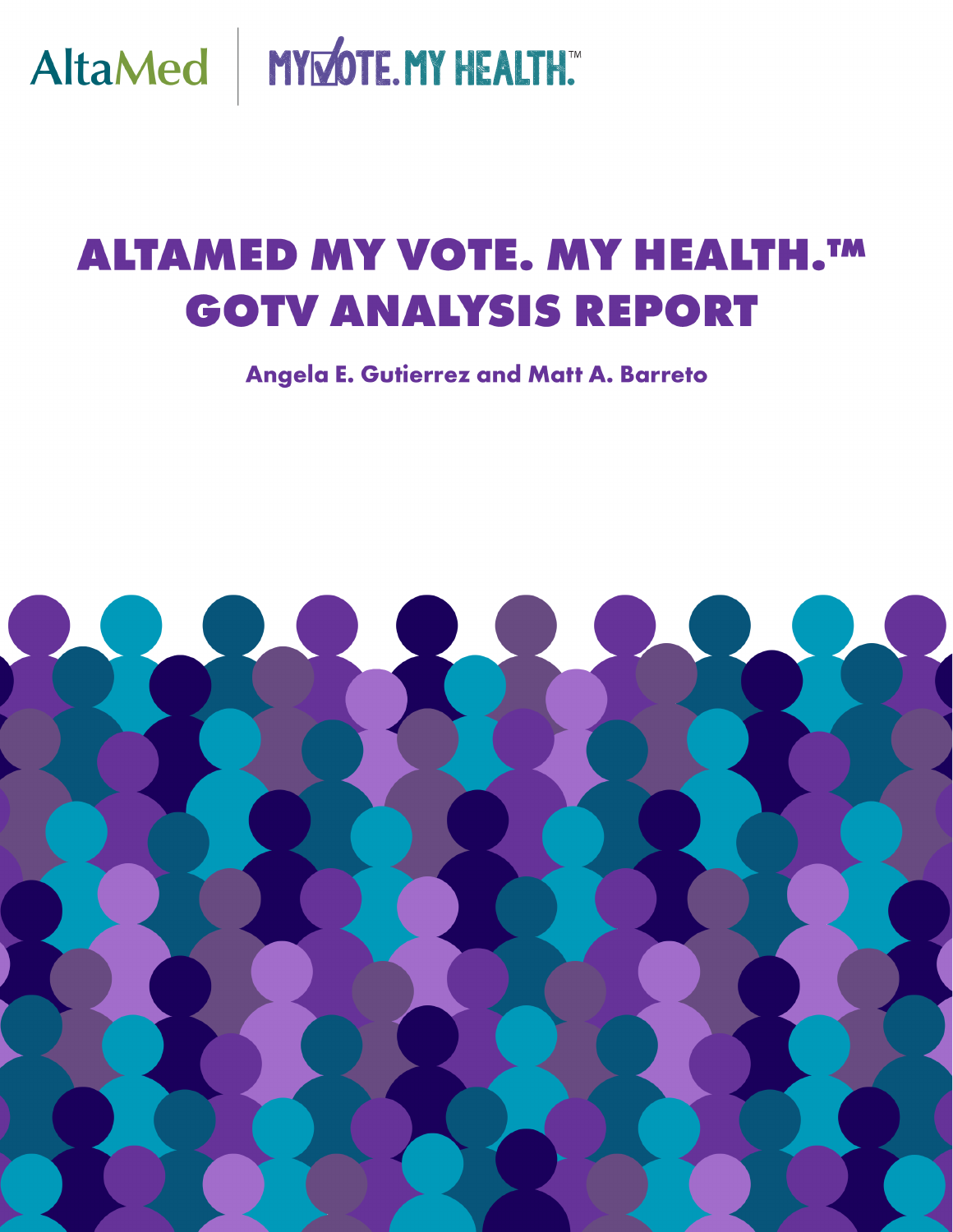# **TABLE OF CONTENTS**

|                     | 2                                  | 3                                                       | 4                                          | 5                              |
|---------------------|------------------------------------|---------------------------------------------------------|--------------------------------------------|--------------------------------|
| <b>INTRODUCTION</b> | <b>EXPERIMENT</b><br><b>DESIGN</b> | <b>OUTREACH</b><br><b>SCRIPTS</b>                       | <b>JOINT</b><br><b>ANALYSIS</b>            | <b>PHONE</b><br><b>BANKING</b> |
| Page 03             | Page 05                            | Page 05                                                 | Page 06                                    | Page 07                        |
| 6                   |                                    | 8                                                       | 9                                          | 10                             |
| <b>CANVASSING</b>   | <b>REGIONAL</b><br><b>ANALYSIS</b> | <b>ANALYSIS</b><br><b>BY CONTACT</b><br><b>ATTEMPTS</b> | <b>IMPACT</b><br>OF GOTV<br><b>PROGRAM</b> | <b>APPENDIX</b>                |
| Page 08             | Page 09                            | Page 12                                                 | Page 13                                    | Page 14                        |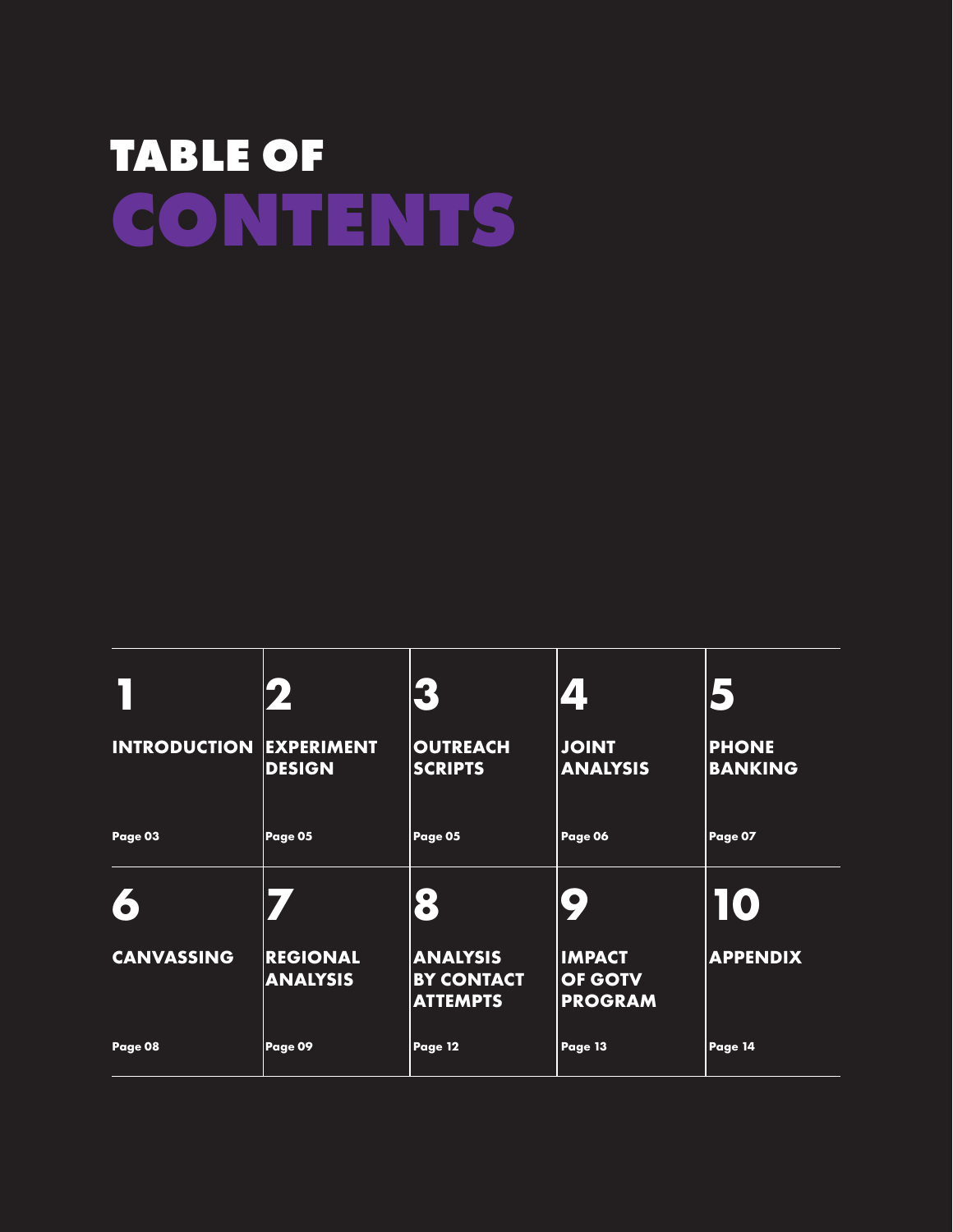# <span id="page-2-0"></span>**INTRODUCTION**

# *Our analysis indicates that AltaMed's outreach efforts are very effective at mobilizing communities, and that their phone and canvassing program was very successful in mobilizing the lowpropensity voters they contacted.*

Over the past five years and election cycles, AltaMed has begun implementing and scaling it's My Vote. My Health.™ Integrated Voter Engagement Program with the purpose of leveraging AltaMed's community health center infrastructure to increase civic participation and expand voter turnout. And, by extension, AltaMed is seeking to help shape health policy, and advance equity in health care access. Their approach leverages the trusted messenger role of AltaMed's doctors, nurses, and health care staff to have greater impact on its patients.

Research shows that healthcare providers are among the most trusted messengers in low-income communities of color, giving them unique opportunities to help low-propensity voters overcome barriers to voting, improve their own health, and engage in actions that address Social Determinants of Health (SDoH) in their neighborhoods.

By using its community health centers as hubs for civic engagement the program seeks to mobilize traditionally underrepresented and marginalized voting-eligible individuals.

For the March 3, 2020 California Primary Election, AltaMed launched a statewide My Vote. My Health.™ integrated voter mobilization and get-out-the-vote effort in partnership with peer Federally Qualified Health Centers (FQHC's), including San Ysidro Health in San Diego County and La Clínica de La Raza in Alameda County. The program included a combination of election education information in the health centers as well as door-to-door canvassing and phone banking within a five-mile radius of their respective clinic sites. The program was conducted throughout communities in East Los Angeles, Southeast Los Angeles, Oakland, parts of Orange County where outreach focused on the cities of Anaheim and Santa Ana, and parts of South San Diego County where outreach was done in Chula Vista, National City and San Ysidro.

During the March primary cycle, AltaMed also partnered with UCLA's Latino Policy and Politics Initiative to design a randomized experiment with treatment, placebo and control groups to measure the effectiveness of their GOTV campaign. This project was generously funded by The California Endowment, a statewide charitable foundation focused on expanding access to affordable, quality health care for underserved individuals and communities, and promoting fundamental improvements in the health status of all Californians.

This report outlines the findings from this experiment. Our analysis indicates that AltaMed's outreach efforts are very effective at mobilizing communities, and that their phone and canvassing program was very successful in mobilizing the low-propensity voters they contacted. This report will detail how the experiment was conducted, and the effects of both the phone and door to door canvassing efforts. In addition to analyzing the My Vote. My Health.™ campaign as a whole, we have also analyzed the results by region.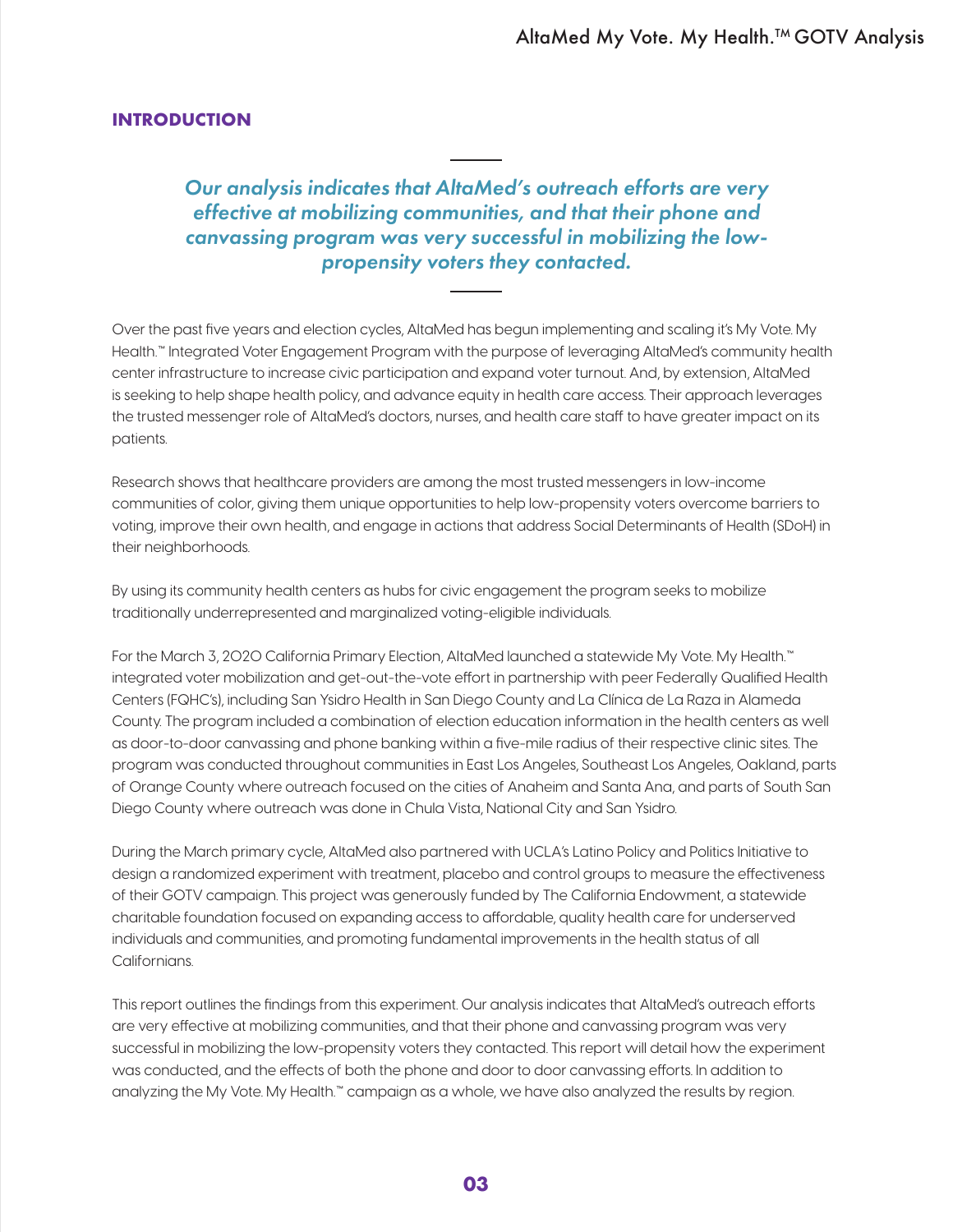# *AltaMed's work on voter engagement fills a critical gap in voter outreach that most political campaigns do not meet.*

AltaMed's work on voter engagement fills a critical gap in voter outreach that most political campaigns do not meet. Due to having limited resources, new voters and low propensity voters are not targeted by political campaigns at the same rate that high propensity voters are.<sup>1</sup> Rather than expanding the number of voters in an election and bringing new faces into the fold, campaigns focus on persuading existing voters. By targeting low propensity voters, AltaMed is increasing the size of the electorate and helping transform low propensity voters into voters that campaigns will target in future elections. This work is critical to repairing the cycle of under-mobilization in minority and working-class communities who often face the greatest social and economic challenges.

Our findings for our regional analysis indicate that the door-to-door canvassing was most effective in Anaheim and Santa Ana in Orange County. Among respondents who were in the control group, turnout was 33.85%. Those in the treatment group who were successfully contacted had a turnout rate of 46.57%, producing a 12.72% increase in turnout compared to the control group. While Orange County experienced the largest increase in turnout, individuals who were successfully treated by canvassers in all regions where their outreach efforts were conducted experienced an increase of 7.4 - 12.72% when compared to the control group. We found similar results for the phone banking efforts. Voters who were successfully treated experienced between a 10.94% and 12.82% increase in turnout when compared to the control group.

# *Those in the treatment group who were successfully contacted had a turnout rate of 46.57%, producing a 12.72% increase in turnout compared to the control group.*

Our findings from the phone canvassing found a 12.02% increase in turnout when comparing the treatment group to the control group. To contextualize these findings, we looked to a meta-analysis of phone banking experiments by Gerber and Green.<sup>2</sup> Their meta-analysis indicates that live phone banking is effective if the caller can make a connection with the voter. Most studies range anywhere from a 1.3 - 5% increase in turnout, with the most effective study producing a 7% increase in turnout. Similarly, door to door canvassing produces between a 2-14% increase in turnout, with larger effects generally occurring among low propensity voters. AltaMed's canvassing efforts are on par with the low propensity voter studies, with a 9.55% increase in turnout. These findings indicate that AltaMed's efforts at voter outreach are successful at increasing turnout among a critical voting bloc. If they continue to engage in outreach efforts in future elections, we expect to find similar results.

<sup>1</sup>Barreto, Matt A. "The Cycle of Undermobilization of Minority Voters." *Journal of Race, Ethnicity and Politics 3*, no. 1 (2018): 185.

<sup>2</sup> Green, Donald P., and Alan S. Gerber. *Get out the vote: How to increase voter turnout*. Brookings Institution Press, 2019.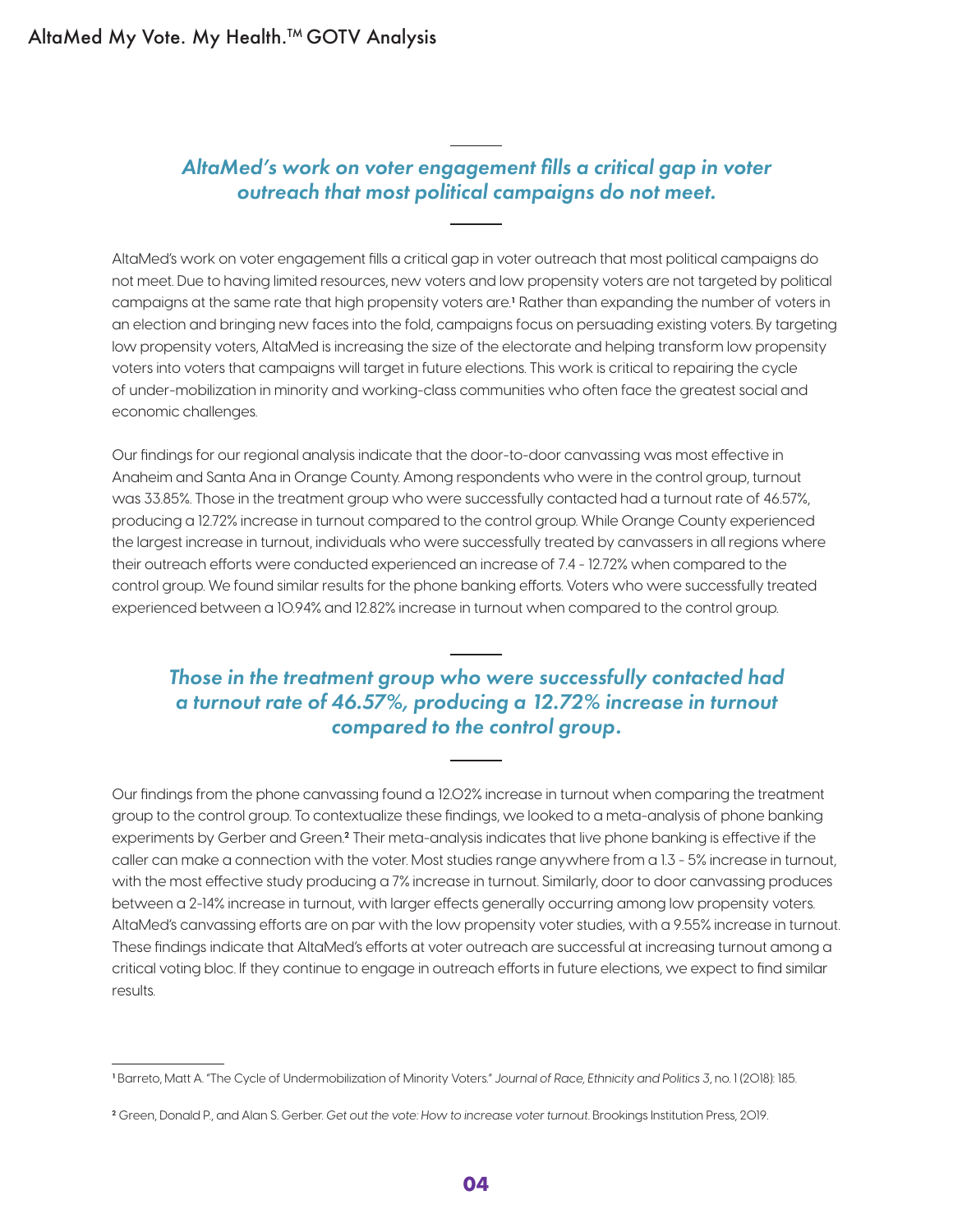# <span id="page-4-0"></span>**EXPERIMENT DESIGN**

We started our experiment by randomizing precincts into one of three possible conditions - treatment, placebo, or control group. Eighty percent of our precincts were randomly assigned to the treatment group, while 10% were assigned the placebo group and 10% were assigned the control. While the analysis of the GOTV efforts is done at the individual level, the randomization was done at the precinct level so that canvassers could easily go through neighborhoods without having to switch between different scripts. AltaMed - hired 80 promotoras, 60 who worked canvassing target precincts and 20 who engaged in phone banking in an effort to target low propensity voters, thus our universe is low propensity voters across all three conditions.

# Table 1: Size of groups across both GOTV efforts

|                  | N       |
|------------------|---------|
| <b>CONTROL</b>   | 42,822  |
| <b>PLACEBO</b>   | 20,860  |
| <b>TREATMENT</b> | 230,792 |

Since the randomization was conducted at the precinct rather than the individual level, the number of people in each condition that were targeted varies, and the percent of respondents in each condition is slightly off the targets. Table 1 displays the number of people that are low propensity voters that AltaMed attempted to contact in the placebo and treatment conditions by both phone banking and canvassing. Outreach efforts for the placebo condition were done throughout the experiment, but with less manpower than the control group, so the placebo condition accounts for 7% of our total universe, while the treatment condition makes up 78% of the total universe. The control group makes up the final 14%. Individuals in the control group are low propensity voters that live in the precincts that received no outreach efforts. Voters who moved prior to the election were removed from our analysis.

# **OUTREACH SCRIPTS**

AltaMed uses a 5-touch non-partisan model when contacting voters and engaging with community members. This model is based on the premise that repeated contact will facilitate in informing and persuading voters. The five touches are outlined in table 2. Canvassers and phone bankers involved in outreach efforts were trained to have semi structured conversations with respondents. Individuals in the treatment group are asked if they knew that the election was coming up, and asked what issue was most important to them. Canvassers then connected the issue to the primary election, and stated that this issue and many others are decided by elected officials, which is why it is important that they vote. Respondents are then asked if they will vote in the March election. They are then given information about early voting, asked if they would talk to members of their household about voting, if they need a ride to a polling location, and if they need more materials about the candidates or other issues on the ballot. For a full version of the script please see the [appendix](#page-13-0)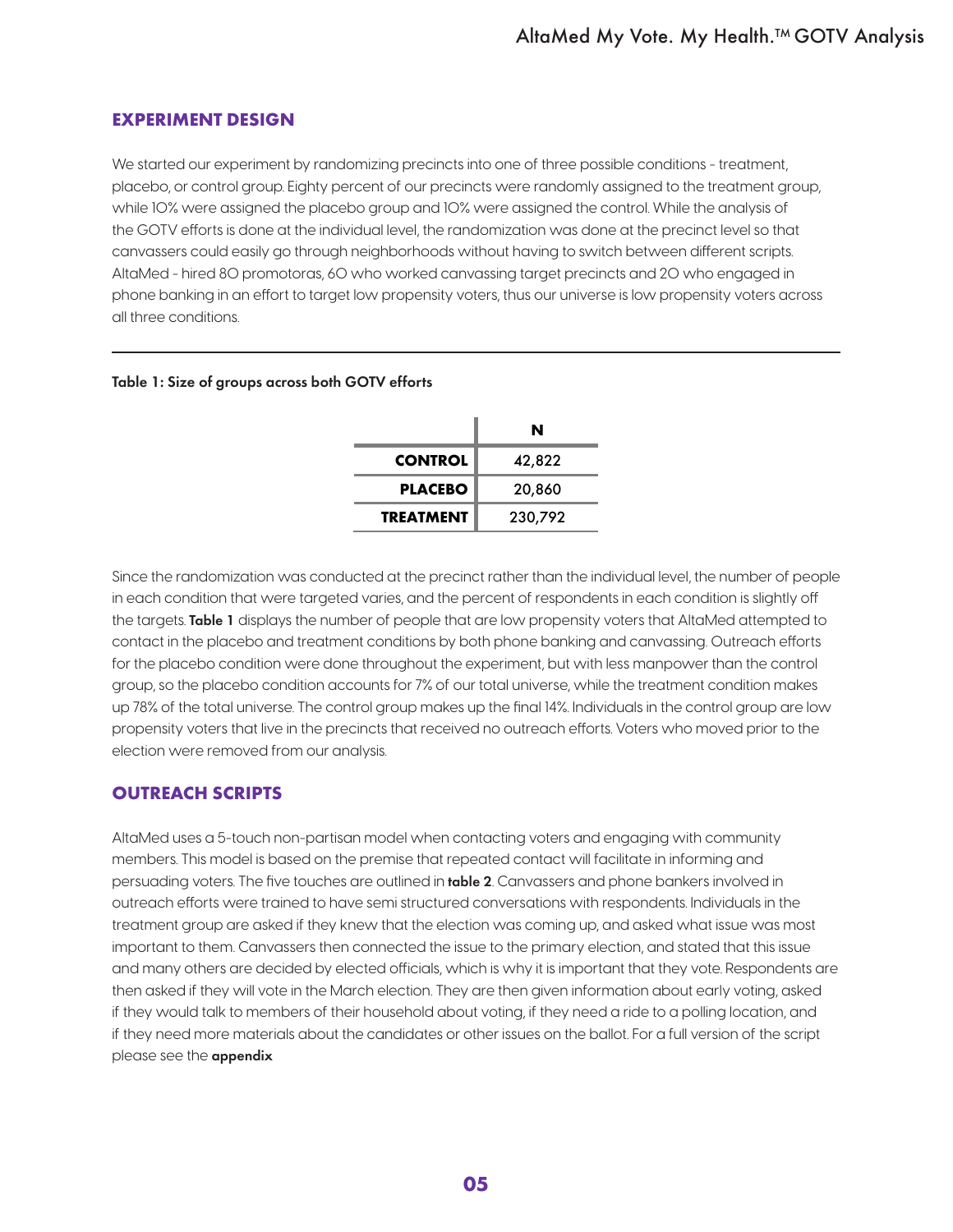<span id="page-5-0"></span>Table 2: AltaMed's Five Touch Model

| <b>5 TOUCH MODEL</b> |                                                                                                             |  |  |  |  |
|----------------------|-------------------------------------------------------------------------------------------------------------|--|--|--|--|
|                      | <b>TOUCH 1</b> Call low propensity voters ask what issues are important to them.                            |  |  |  |  |
|                      | <b>TOUCH 2</b> Canvass low propensity homes.                                                                |  |  |  |  |
|                      | <b>TOUCH 3</b>   Mail voting reminders.                                                                     |  |  |  |  |
|                      | <b>TOUCH 4</b> Text low propensity voters.                                                                  |  |  |  |  |
|                      | <b>TOUCH 5</b> Call and remind them of their polling location and coordinate transportation when necessary. |  |  |  |  |

Individuals in the placebo group follow a similar structure to the treatment group. Canvassers and phone bankers were trained to have semi structured conversations with respondents, but were instructed not to mention the election and instead focus the conversation around healthcare. Respondents were asked if they knew about AltaMed's clinics in the area, if they have used AltaMed's services in the past, and if they would like to receive more information about their clinic and the services they provide. For respondents who were interested in receiving more information, AltaMed had staff from their offices call respondents with more information. For a full version of the script please see the **[appendix.](#page-13-0)** 

Outreach efforts ran from February 3rd through election day on March 3rd.

# **JOINT ANALYSIS**

We begin with a joint analysis of the GOTV efforts. This includes people who AltaMed attempted to contact either by phone or by canvassing. Table 2 provides the raw number of these individuals broken down by whether or not they voted in the 2020 primary election.

#### Table 3: Contact Attempts Numeric Table 4: Contact Attempts Percentages

|                  | <b>DID NOT VOTE VOTED</b> |        |                  | <b>DID NOT VOTE</b> | <b>VOTED</b> |
|------------------|---------------------------|--------|------------------|---------------------|--------------|
| <b>CONTROL</b>   | 28,051                    | 14.771 | <b>CONTROL</b>   | 65.51               | 34.49        |
| <b>PLACEBO</b>   | 13.359                    | 7.501  | <b>PLACEBO</b>   | 64.04               | 35.96        |
| <b>TREATMENT</b> | 148,328                   | 82,464 | <b>TREATMENT</b> | 64.27               | 35.73        |

Table 3 displays the percentages of people who voted across conditions. We find that 34.49% of people in the control group voted in the March election compared to 35.96% of people in the placebo group and 35.73% in the treatment group.

# *When comparing the control and treatment group we find a 10.41% increase in turnout.*

To better assess AltaMed's impact on turnout in the 2020 election, we subset the treatment and the placebo groups to individuals who were successfully contacted either by phone or canvassing. We find that AltaMed's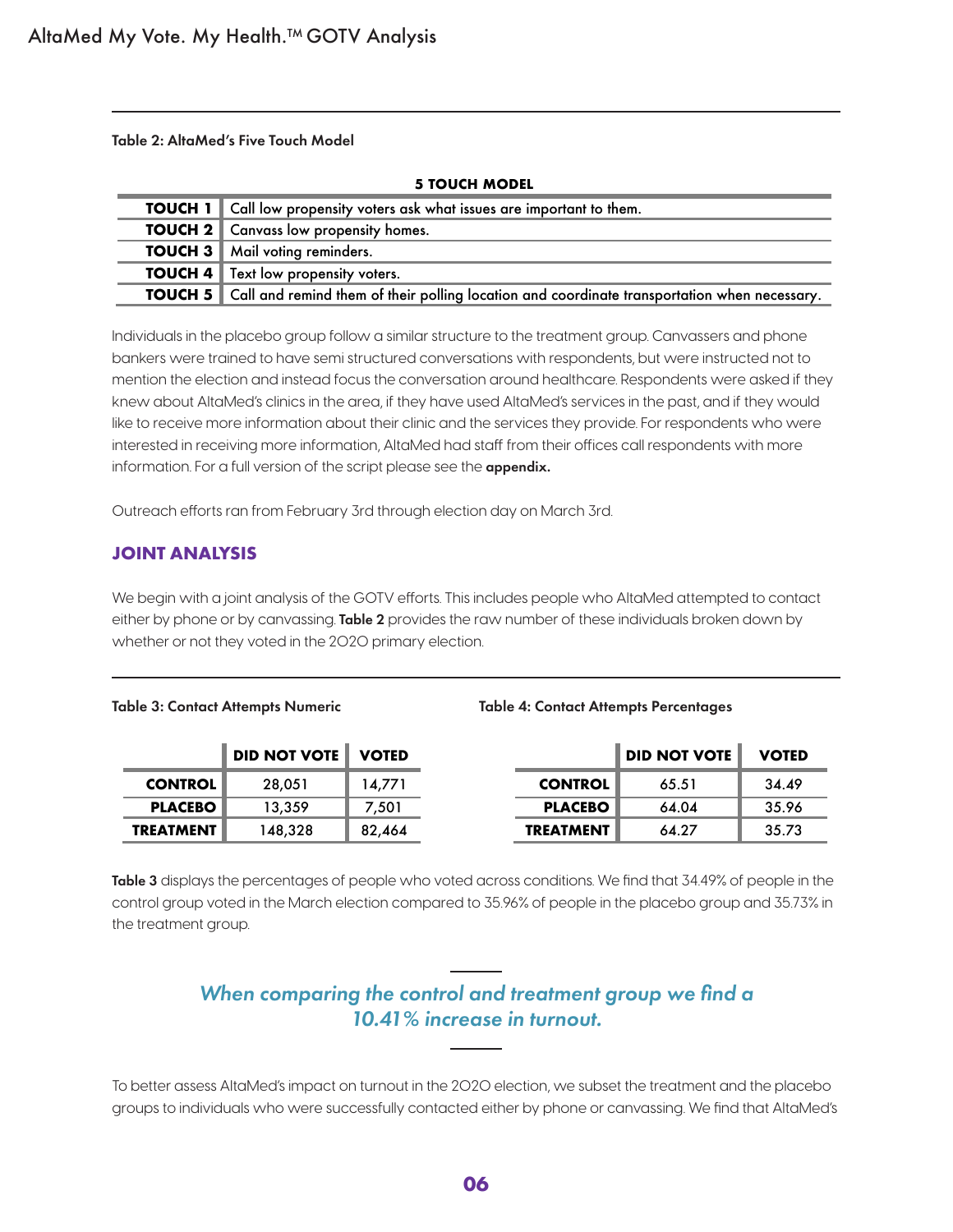<span id="page-6-0"></span>outreach efforts were extremely successful in increasing turnout. In the control group 34.49% of individuals voted, compared to 37.82% in the placebo group and 44.9% in the treatment group. Comparing the treatment group to the placebo group we find a 7.08% increase in turnout, which tells us that it is not only the outreach that is being done, but the messaging that is effective in getting voters to turn out. When comparing the control and treatment group we find a 10.41% increase in turnout. The next section of this analysis will look into the specific methods of contact to measure the effectiveness of the phone banking and canvassing operations

#### Table 5: Successful Contacts Numeric Table 6: Successful Contact Percentages

# **DID NOT VOTE I** VOTED **CONTROL** 28,051 14,771 **CONTROL** 65.51 34.49 **PLACEBO** 1,708 1,039 **PLACEBO** 62.18 37.82

|                | <b>DID NOT VOTE</b> | <b>VOTED</b> |                  | <b>DID NOT VOTE   VOTED</b> |       |
|----------------|---------------------|--------------|------------------|-----------------------------|-------|
| <b>CONTROL</b> | 28,051              | 14,771       | <b>CONTROL</b>   | 65.51                       | 34.49 |
| <b>PLACEBO</b> | 1.708               | 1,039        | <b>PLACEBO</b>   | 62.18                       | 37.82 |
| TREATMENT      | 17.474              | 14.239       | <b>TREATMENT</b> | 55.1                        | 44.9  |

# **PHONE BANKING**

# *When we focus on respondents who were successfully contacted in the placebo and treatment groups, we find that AltaMed's outreach efforts were incredibly successful.*

Here we describe our analysis of the phone banking efforts. Table 6 displays the raw numbers of everyone AltaMed intended to contact in the placebo and treatment conditions. Individuals are grouped by their condition and their vote history for the March election. These numbers include individuals who were not successfully reached by telephone. Table 7 presents the percentages across condition, with each row summing to 100%. Looking at table 7, when comparing the treatment group to the control group, we find a 2.3% increase among those who voted. However, when comparing the placebo to the treatment group, we find the effect of the treatment message to be much smaller with a 0.3% increase in voting.

#### Table 7: Raw Numbers for Phone Banking Table 8: Percentages for Phone Banking

|                  | <b>DID NOT VOTE   VOTED</b> |        |                  | <b>DID NOT VOTE</b> | <b>VOTED</b> |
|------------------|-----------------------------|--------|------------------|---------------------|--------------|
| <b>CONTROL</b>   | 28,037                      | 14,758 | <b>CONTROL</b>   | 65.49               | 34.51        |
| <b>PLACEBO</b>   | 11,535                      | 6.642  | <b>PLACEBO</b>   | 63.5                | 36.5         |
| <b>TREATMENT</b> | 96,668                      | 56,313 | <b>TREATMENT</b> | 63.2                | 36.8         |

When we shift our focus from intent to treat and instead focus on respondents who were successfully contacted in the placebo and treatment groups, we find that AltaMed's outreach efforts were incredibly successful. AltaMed's canvassing efforts attempted to contact 18,177 people in the placebo group, and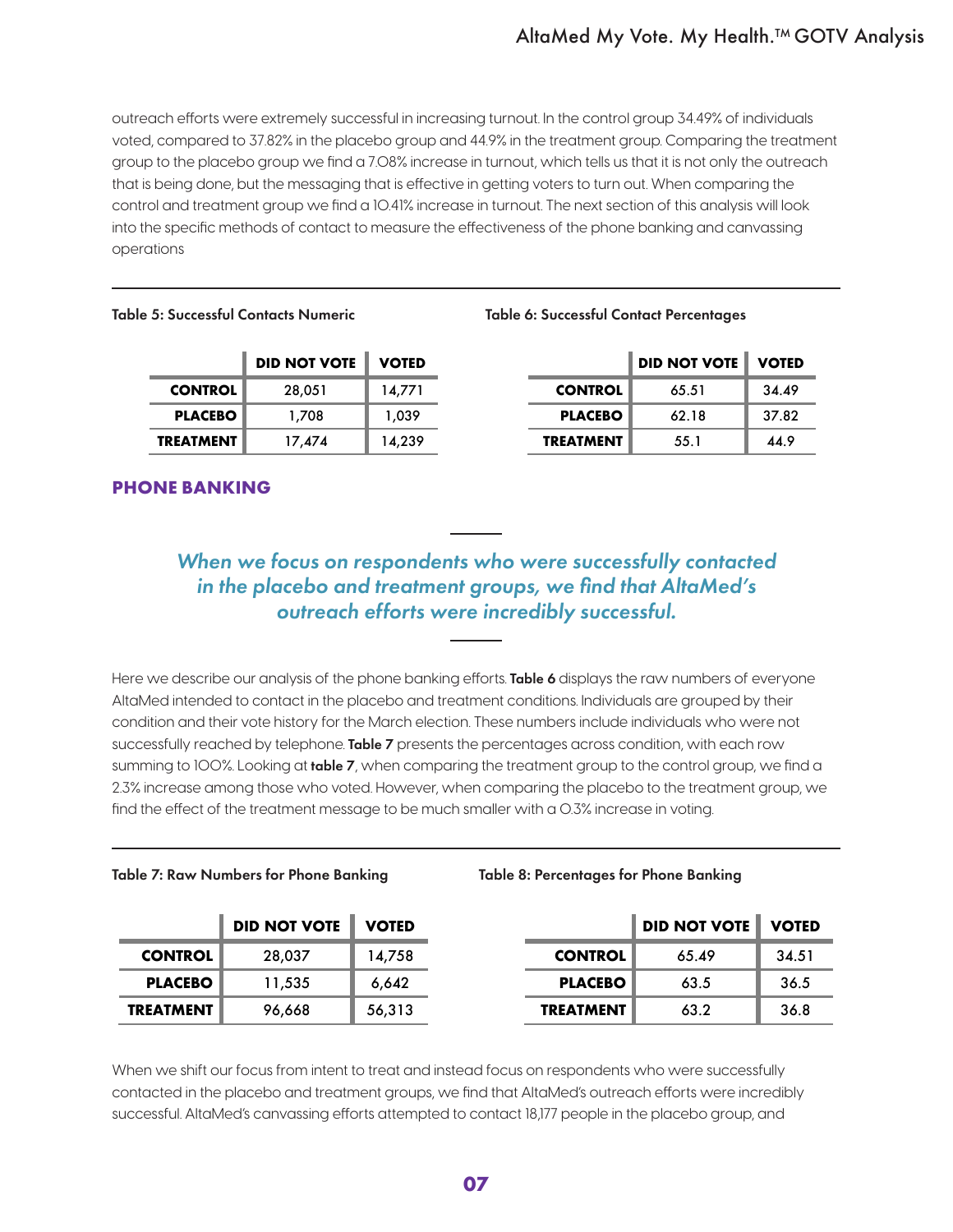<span id="page-7-0"></span>successfully contacted 2,211 for a 12% success rate. In the treatment group, they attempted to contact 152,981 low propensity voters and contacted 14,466 for a 9% success rate.

Looking at table 9, in the control group, 34.49% of low propensity voters voted in the 2020 primary election while 65.5% did not. Among those that were successfully contacted in the placebo group, 38.04% of low propensity voters voted. In the treatment group, 46.51% of voters who were successfully contacted voted in the March election. Comparing the placebo group to the treatment group, we find that in the treatment group there is an 8.47% increase in voting. Comparing the treatment group to the control, we find a 12.01% increase in voting, which indicates that being successfully contacted by AltaMed by telephone is increasing turnout among low propensity voters.

### Table 9: Raw Numbers Successful Contact Phone Banking Table 10: Percentages Successful Contact Phone

|                  | <b>DID NOT VOTE</b> | <b>VOTED</b> |                  | <b>DID NOT VOTE</b> | <b>VOTED</b> |
|------------------|---------------------|--------------|------------------|---------------------|--------------|
| <b>CONTROL</b>   | 28,037              | 14.758       | <b>CONTROL</b>   | 65.50               | 34.50        |
| <b>PLACEBO</b>   | 1.370               | 841          | <b>PLACEBO</b>   | 61.96               | 38.04        |
| <b>TREATMENT</b> | 7.738               | 6.728        | <b>TREATMENT</b> | 53.49               | 46.51        |

# **CANVASSING**

Examining the results from the canvassing efforts, table 10 displays the raw numbers of everyone AltaMed tried contact in the placebo and treatment condition, and breaks these individuals down further by whether or not they voted in the primary election. These numbers include individuals who were not successfully reached by canvassers. When comparing the treatment group to the control group in table 11, we find no difference between the treatment and control group with turnout at 34% for both groups. However, when comparing the placebo to the treatment group, we find the outreach in the treatment group to be slightly more effective than the placebo. In the placebo 32.58% of individuals voted whereas in the treatment group 34.16% voted. Looking at the intent to treat groups, we do not see the real success of AltaMed's canvassing program.

Table 12: Percentages for Canvassing

|                  | <b>DID NOT VOTE</b> | <b>VOTED</b> |                  | <b>DID NOT VOTE</b> | <b>VOTED</b> |
|------------------|---------------------|--------------|------------------|---------------------|--------------|
| <b>CONTROL</b>   | 28,075              | 14.794       | <b>CONTROL</b>   | 65.49               | 34.51        |
| <b>PLACEBO</b>   | 1.910               | 923          | <b>PLACEBO</b>   | 67.42               | 32.58        |
| <b>TREATMENT</b> | 53,454              | 27.733       | <b>TREATMENT</b> | 65.84               | 34.16        |

AltaMed attempted to contact 2,833 people in the placebo group and successfully contacted 567 for a success rate of 20%. In the treatment group, canvassers attempted to contact 81,187 and successfully contacted 18,478 for a success rate of 23%.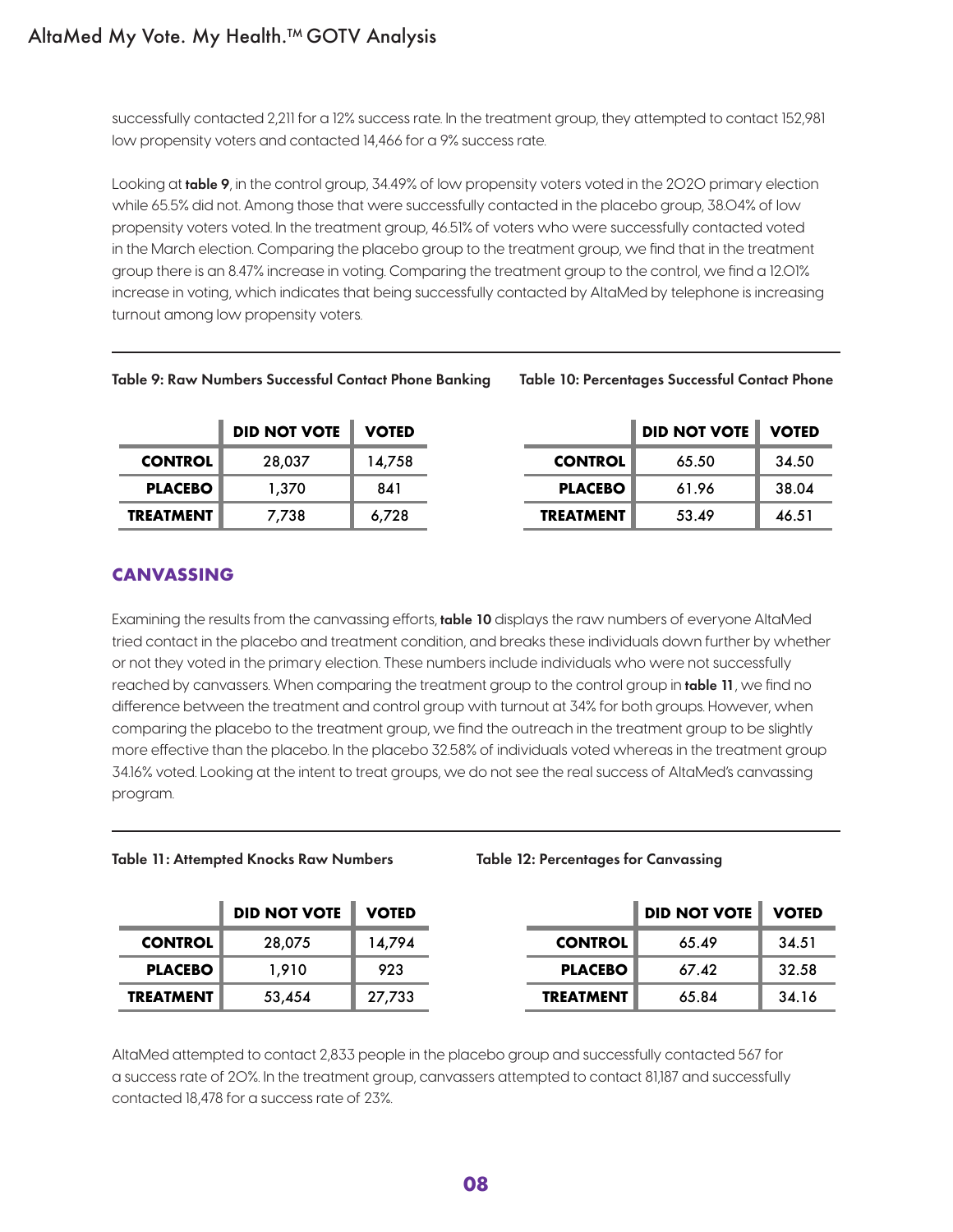<span id="page-8-0"></span>When we isolate those that were successfully contacted in the treatment and placebo groups, a different pattern emerges. Among respondents in the control group 34.51% voted, compared to 37.74% in the placebo group. 44.06% of those successfully contacted in the treatment group voted in the March election. The treatment group experienced a 9.55% increase in voting than those in the control group and a 6.32% increase in voting when compared to the placebo group. These results can be found in table 13 of this report. The results from both the canvassing and phone banking efforts indicate that AltaMed's strategy of targeting low propensity voters is succeeding in getting them to turn out in elections.

|                  | <b>DID NOT VOTE</b> | <b>VOTED</b> |                  | <b>DID NOT VOTE VOTED</b> |       |
|------------------|---------------------|--------------|------------------|---------------------------|-------|
| <b>CONTROL</b>   | 28,075              | 14.794       | <b>CONTROL</b>   | 65.49                     | 34.51 |
| <b>PLACEBO</b>   | 353                 | 214          | <b>PLACEBO</b>   | 62.26                     | 37.74 |
| <b>TREATMENT</b> | 10,336              | 8.142        | <b>TREATMENT</b> | 55.94                     | 44.06 |

Table 14: Successful contact Placebo and Treatment

|                | <b>DID NOT VOTE</b> | <b>VOTED</b> |                  | <b>DID NOT VOTE VOTED</b> |       |
|----------------|---------------------|--------------|------------------|---------------------------|-------|
| CONTROL:       | 28,075              | 14.794       | <b>CONTROL</b>   | 65.49                     | 34.51 |
| <b>PLACEBO</b> | 353                 | 214          | <b>PLACEBO</b>   | 62.26                     | 37.74 |
| EATMENT        | 10,336              | 8,142        | <b>TREATMENT</b> | 55.94                     | 44.06 |

# **REGIONAL ANALYSIS**

# *We have analyzed the effects of both the phone banking campaign and canvassing efforts by the target areas. Across all regions we found evidence of the success of AltaMed's outreach program.*

AltaMed's efforts were spread out across four different target regions in California; Southeast Los Angeles, Oakland, Santa Ana and Anaheim in Orange County, and South San Diego County (Chula Vista, National City and San Ysidro). These are communities in which AltaMed, and their partner clinics have a presence in the community. We have analyzed the effects of both the phone banking campaign and canvassing efforts by the target areas. Across all regions we found evidence of the success of AltaMed's outreach program. The largest treatment effects for the phone banking efforts were found in Oakland while the strongest treatment effect for door to door canvassing was found in Santa Ana and Anaheim. While these two campaigns appear to be the most successful, the rest of the target areas are not far behind. Those who were successfully treated in the phone banking experiment experienced between a 7.4% and 12.72% increase in turnout when compared to their region's control group. Among the canvassing we saw a 10.94% to 12.82% increase in turnout when compared to the control group.

Table 14 displays the results for the attempted contacts by condition for both phone banking and canvassing by region. These results are small in size, but that is because there are a number of voters who AltaMed intended to contact in the treatment and placebo groups that were not successfully treated due to not answering their phone or their doors.

In Southeast Los Angeles, 34.46% of those in the control group voted, whereas in the placebo 36.84% (phones) and 33.58% (canvassing) voted. Among those AltaMed intended to treat, 36.55% who they attempted to contact by phone voted, while 33.47% of those they attempted to contact by canvassing voted. These results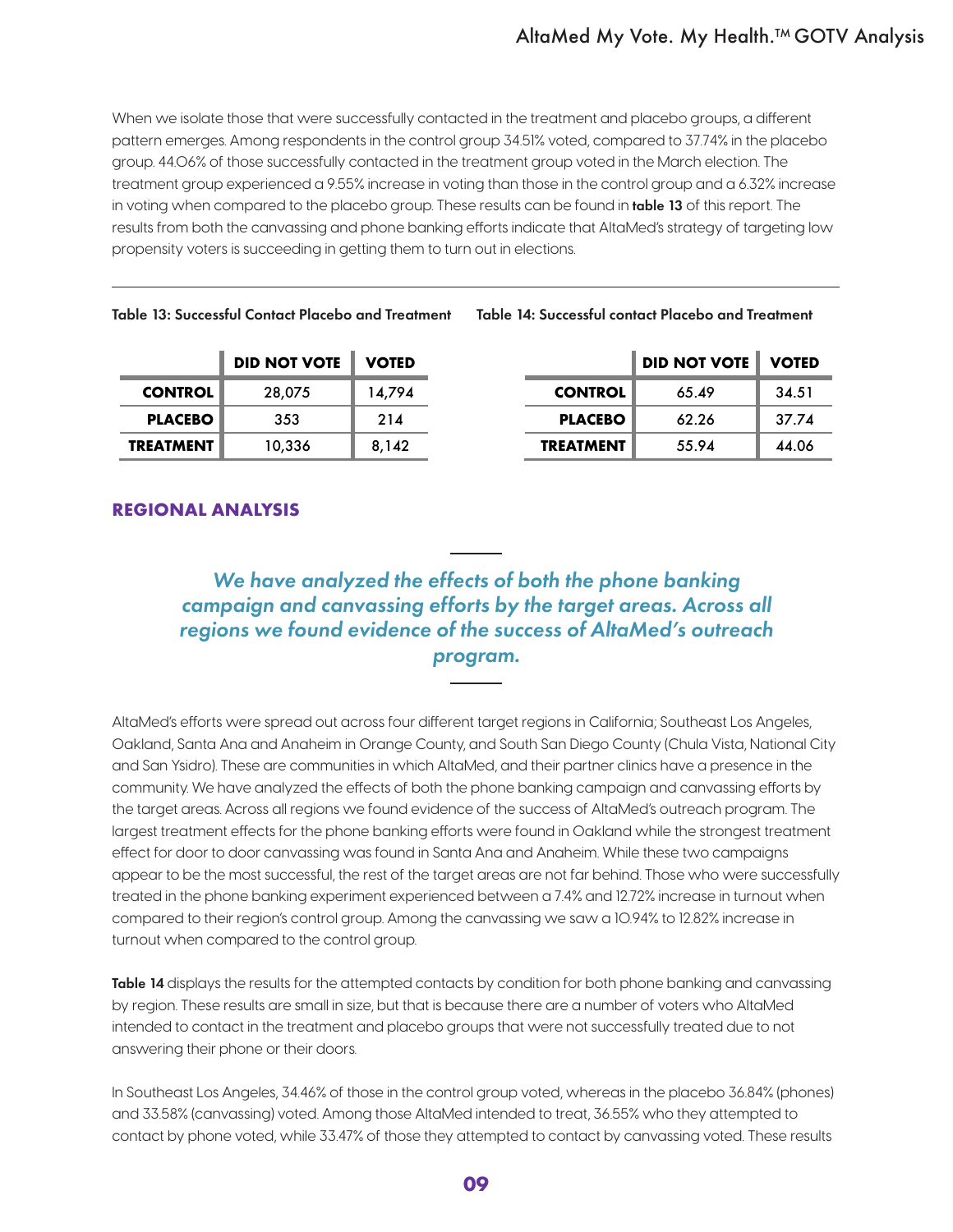# AltaMed My Vote. My Health.™ GOTV Analysis

indicate that there is no difference between the treatment and the placebo group. However, we do find a 2.26% increase in voting among those in the phone banking treatment group.

In Oakland, we again find small differences between the control, placebo and treatment group. For phone banking there is a 1.09% increase between the treatment and control, and no real difference between the placebo and treatment groups. When looking at the canvassing results, in Oakland, a larger percentage of the control and placebo groups voted than the intent to treat group.

Santa Ana and Anaheim has some consistent effects in the intent to treat categories. Among phone banking respondents, in Santa Ana and Anaheim 33.85% of those in the control group voted, whereas in the placebo 35.86% and 36.18% of the treatment group voted. For respondents in the canvassing condition 34.47% of those in the placebo group votes while 36.18% of respondents they intended to treat voted.

In South San Diego County 32.37% of the control group voted while 37.35% (phone banking) and 35.79% (canvassing) of the treatment voted.

| <b>PHONE BANKING ATTEMPTED CONTACT</b> |                                | <b>CANVASSING ATTEMPTED CONTACT</b> |                  |                                |              |  |
|----------------------------------------|--------------------------------|-------------------------------------|------------------|--------------------------------|--------------|--|
| <b>SOUTHEAST LOS ANGELES</b>           |                                | <b>SOUTHEAST LOS ANGELES</b>        |                  |                                |              |  |
|                                        | <b>DID NOT VOTE</b>            | <b>VOTED</b>                        |                  | <b>DID NOT VOTE</b>            | <b>VOTED</b> |  |
| <b>CONTROL</b>                         | 65.54                          | 34.46                               | <b>CONTROL</b>   | 65.54                          | 34.46        |  |
| <b>PLACEBO</b>                         | 63.16                          | 36.84                               | <b>PLACEBO</b>   | 66.42                          | 33.58        |  |
| <b>TREATMENT</b>                       | 63.45                          | 36.55                               | <b>TREATMENT</b> | 66.53                          | 33.47        |  |
|                                        | <b>OAKLAND</b>                 |                                     |                  | <b>OAKLAND</b>                 |              |  |
|                                        | <b>DID NOT VOTE</b>            | <b>VOTED</b>                        |                  | <b>DID NOT VOTE</b>            | <b>VOTED</b> |  |
| <b>CONTROL</b>                         | 61.22                          | 38.78                               | <b>CONTROL</b>   | 61.22                          | 38.78        |  |
| <b>PLACEBO</b>                         | 60.97                          | 39.03                               | <b>PLACEBO</b>   | 60                             | 40           |  |
| <b>TREATMENT</b>                       | 60.13                          | 39.87                               | <b>TREATMENT</b> | 66.7                           | 33.3         |  |
|                                        | <b>SANTA ANA &amp; ANAHEIM</b> |                                     |                  | <b>SANTA ANA &amp; ANAHEIM</b> |              |  |
|                                        | <b>DID NOT VOTE</b>            | <b>VOTED</b>                        |                  | <b>DID NOT VOTE</b>            | <b>VOTED</b> |  |
| <b>CONTROL</b>                         | 66.15                          | 33.85                               | <b>CONTROL</b>   | 66.15                          | 33.85        |  |
| <b>PLACEBO</b>                         | 64.14                          | 35.86                               | <b>PLACEBO</b>   | 65.53                          | 34.47        |  |
| <b>TREATMENT</b>                       | 63.82                          | 36.18                               | <b>TREATMENT</b> | 64.88                          | 35.12        |  |
|                                        | <b>S SAN DIEGO COUNTY</b>      |                                     |                  | <b>S SAN DIEGO COUNTY</b>      |              |  |
|                                        | <b>DID NOT VOTE</b>            | <b>VOTED</b>                        |                  | <b>DID NOT VOTE</b>            | <b>VOTED</b> |  |
| <b>CONTROL</b>                         | 67.63                          | 32.37                               | <b>CONTROL</b>   | 67.63                          | 32.37        |  |
| <b>PLACEBO</b>                         | 65.24                          | 34.76                               | <b>PLACEBO</b>   | 71.67                          | 28.33        |  |
| <b>TREATMENT</b>                       | 62.65                          | 37.35                               | <b>TREATMENT</b> | 64.21                          | 35.79        |  |

### Table 15: Attempted Contacts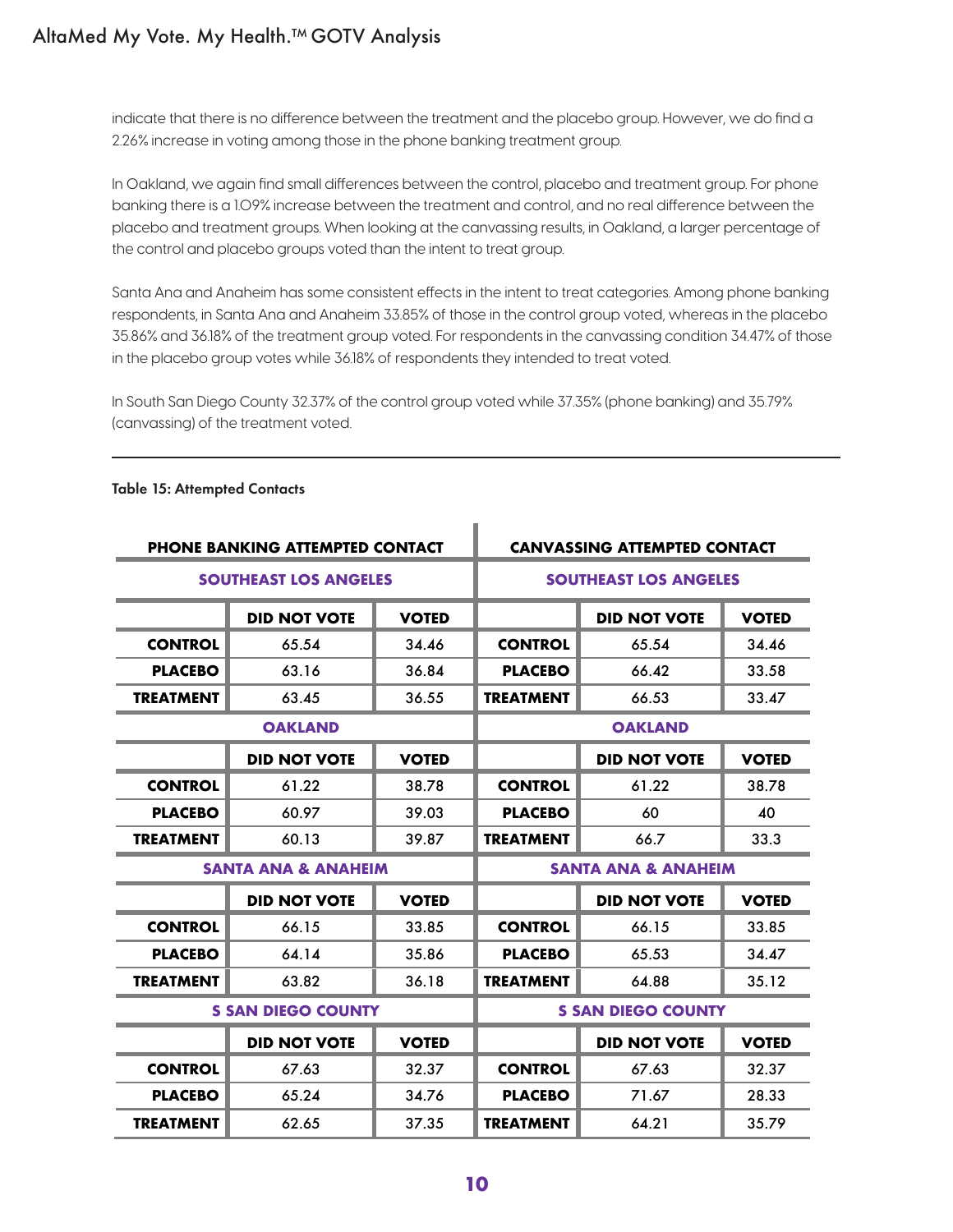Table 15 presents the results by condition for successful contacts by region. Here we are more clearly able to see the direct results of AltaMed's outreach efforts. In Southeast Los Angeles for instance, 47.02% of those successfully treated by receiving a phone call voted in the March election. This is a 6.23% increase when comparing the treatment group to the placebo group, and a 12.56% increase when comparing the control group to the treatment group. When examining the canvassing results for Southeast Los Angeles we find that 43.33% of those successfully contacted voted in the March election. This is a 4.92% increase when comparing the treatment group to the placebo group, and an 8.76% increase when comparing the control group to the treatment group.

|                           | <b>PHONE BANKING SUCCESSFUL CONTACT</b> |              |                                | <b>CANVASSING SUCCESSFUL CONTACT</b> |              |  |
|---------------------------|-----------------------------------------|--------------|--------------------------------|--------------------------------------|--------------|--|
|                           | <b>SOUTHEAST LOS ANGELES</b>            |              | <b>SOUTHEAST LOS ANGELES</b>   |                                      |              |  |
|                           | <b>DID NOT VOTE</b>                     | <b>VOTED</b> |                                | <b>DID NOT VOTE</b>                  | <b>VOTED</b> |  |
| <b>CONTROL</b>            | 65.54                                   | 34.46        | <b>CONTROL</b>                 | 65.54                                | 34.46        |  |
| <b>PLACEBO</b>            | 59.21                                   | 40.79        | <b>PLACEBO</b>                 | 61.7                                 | 38.3         |  |
| <b>TREATMENT</b>          | 52.98                                   | 47.02        | <b>TREATMENT</b>               | 56.78                                | 43.22        |  |
|                           | <b>OAKLAND</b>                          |              | <b>OAKLAND</b>                 |                                      |              |  |
|                           | <b>DID NOT VOTE</b>                     | <b>VOTED</b> |                                | <b>DID NOT VOTE</b>                  | <b>VOTED</b> |  |
| <b>CONTROL</b>            | 61.22                                   | 38.78        | <b>CONTROL</b>                 | 61.22                                | 38.78        |  |
| <b>PLACEBO</b>            | 58.85                                   | 41.15        | <b>PLACEBO</b>                 | <b>NA</b>                            | <b>NA</b>    |  |
| <b>TREATMENT</b>          | 49.1                                    | 50.9         | <b>TREATMENT</b>               | 53.82                                | 46.18        |  |
|                           | <b>SANTA ANA &amp; ANAHEIM</b>          |              | <b>SANTA ANA &amp; ANAHEIM</b> |                                      |              |  |
|                           | <b>DID NOT VOTE</b>                     | <b>VOTED</b> |                                | <b>DID NOT VOTE</b>                  | <b>VOTED</b> |  |
| <b>CONTROL</b>            | 66.15                                   | 33.85        | <b>CONTROL</b>                 | 66.15                                | 33.85        |  |
| <b>PLACEBO</b>            | 64.74                                   | 35.26        | <b>PLACEBO</b>                 | 60.12                                | 39.88        |  |
| <b>TREATMENT</b>          | 55.23                                   | 44.77        | <b>TREATMENT</b>               | 53.43                                | 46.57        |  |
| <b>S SAN DIEGO COUNTY</b> |                                         |              | <b>S SAN DIEGO COUNTY</b>      |                                      |              |  |
|                           | <b>DID NOT VOTE</b>                     | <b>VOTED</b> |                                | <b>DID NOT VOTE</b>                  | <b>VOTED</b> |  |
| <b>CONTROL</b>            | 67.63                                   | 32.37        | <b>CONTROL</b>                 | 67.63                                | 32.37        |  |
| <b>PLACEBO</b>            | 68.8                                    | 31.2         | <b>PLACEBO</b>                 | 66.39                                | 33.61        |  |
| <b>TREATMENT</b>          | 54.81                                   | 45.19        | <b>TREATMENT</b>               | 58.15                                | 41.85        |  |

# Table 16: Successful Contact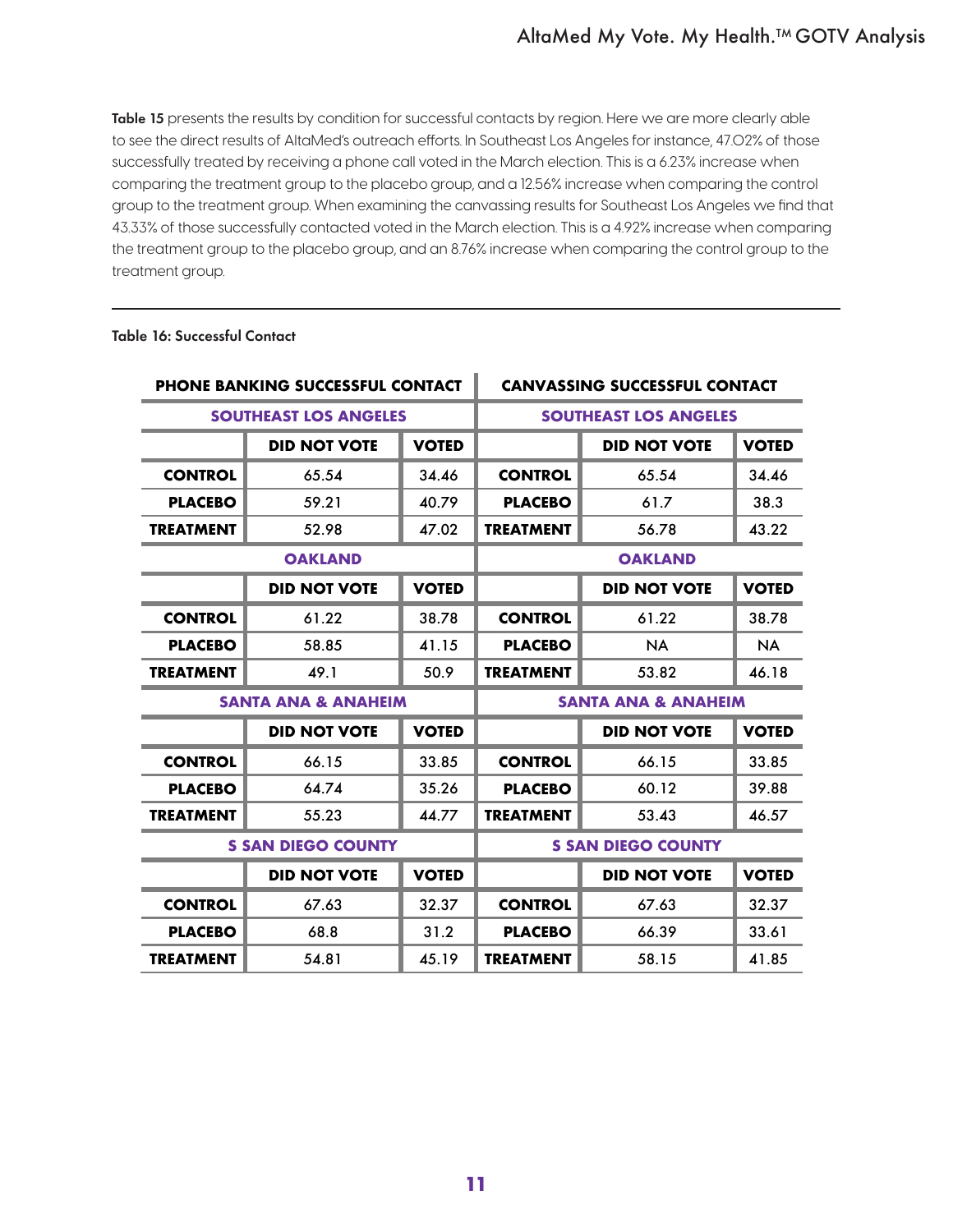# <span id="page-11-0"></span>AltaMed My Vote. My Health.<sup>™</sup> GOTV Analysis

In Oakland 50.9% of those successfully contacted by phone voted in the March election. In the placebo group, 41.15% voted, which tells us that turnout was 9.75% higher in the treatment group than the placebo group. When comparing those successfully treated to the control group, we find that there is a 12.12% increase in voting between the control and the treatment group for the phone banking efforts. Among those who were successfully canvassed in Oakland, 46.18% voted. Compared to the 38.78% who voted in the control group, turnout was 7.4% higher among those in the treatment group. There is no placebo comparison group for Oakland due to the low successful contact numbers for the placebo group.

In Santa Ana and Anaheim 44.77% of those successfully treated by phone voted, this is a 9.51% increase in turnout when compared to the placebo group, and a 10.92% increase in turnout when compared to the control group. We find similar effects for the canvassing efforts. In Santa Ana and Anaheim 46.57% of those successfully canvassed voted in the March election compared to 39.8% in the placebo and 33.85% who voted in the control group. This is a 12.72% increase in voting in the treatment group when compared to the control.

The results from the South San Diego County tell a similar story. In the control group 32.37% of the control group voted compared to 31.20% of those successfully contacted by phone in the placebo group, and 45.19% in the treatment group. This indicates a 12.82% increase in turnout when comparing the treatment group to the control group, and a 13.99% increase between the placebo and the treatment group. For the door canvassing, in South San Diego County 32.37% of those in the control group voted, compared to 33.61% of those successfully contacted in the placebo group, and 41.85% in the control. This is a 9.48% increase in turnout when comparing the treatment group to the control.

# **ANALYSIS BY CONTACT ATTEMPTS**

This final section of the analysis examines the effectiveness of multiple contact attempts per respondent. These contacts may be multiple phone calls or door knocks or may be a combination of both phone calls and canvassing efforts. We find that people with multiple contacts are more likely to vote when compared to those who only received 1 contact. Respondents who received three or more successful contacts experienced an 8.1 increase in voting compared to those who were only contacted once in the treatment group. Comparing the control group to those who were contacted in the treatment group two instances we find a 13.67% increase in turnout, and when we compare three contacts in the treatment group to the control group, we find a 17.87 increase in turnout.

|                            | <b>DID NOT VOTE</b> | <b>VOTED</b> |
|----------------------------|---------------------|--------------|
| <b>CONTROL</b>             | 28,051              | 14,771       |
| <b>PLACEBO 1 CONTACT</b>   | 1,683               | 1.018        |
| <b>PLACEBO 2 CONTACT</b>   | 25                  | 20           |
| <b>PLACEBO 3 OR MORE</b>   | O                   |              |
| <b>TREATMENT 1 CONTACT</b> | 14,463              | 11,368       |
| <b>TREATMENT 2 CONTACT</b> | 2.577               | 2.394        |
| <b>TREATMENT 3 OR MORE</b> | 434                 | 477          |

# Table 17: Successful Contact Raw Numbers Table 18: Successful Contact Percentages

|                            | <b>DID NOT VOTE</b> | <b>VOTED</b> |                            | <b>DID NOT VOTE</b> | <b>VOTED</b> |
|----------------------------|---------------------|--------------|----------------------------|---------------------|--------------|
| <b>CONTROL</b>             | 28,051              | 14,771       | <b>CONTROL</b>             | 65.51               | 34.49        |
| <b>PLACEBO 1 CONTACT</b>   | 1,683               | 1,018        | <b>PLACEBO 1 CONTACT</b>   | 62.31               | 37.69        |
| <b>PLACEBO 2 CONTACT</b>   | 25                  | 20           | <b>PLACEBO 2 CONTACT</b>   | 55.56               | 44.44        |
| <b>PLACEBO 3 OR MORE</b>   | 0                   |              | <b>PLACEBO 3 OR MORE</b>   | <b>NA</b>           | <b>NA</b>    |
| <b>TREATMENT 1 CONTACT</b> | 14,463              | 11,368       | <b>TREATMENT 1 CONTACT</b> | 55.99               | 44.01        |
| <b>TREATMENT 2 CONTACT</b> | 2.577               | 2.394        | <b>TREATMENT 2 CONTACT</b> | 51.84               | 48.16        |
| <b>TREATMENT 3 OR MORE</b> | 434                 | 477          | <b>TREATMENT 3 OR MORE</b> | 47.64               | 52.36        |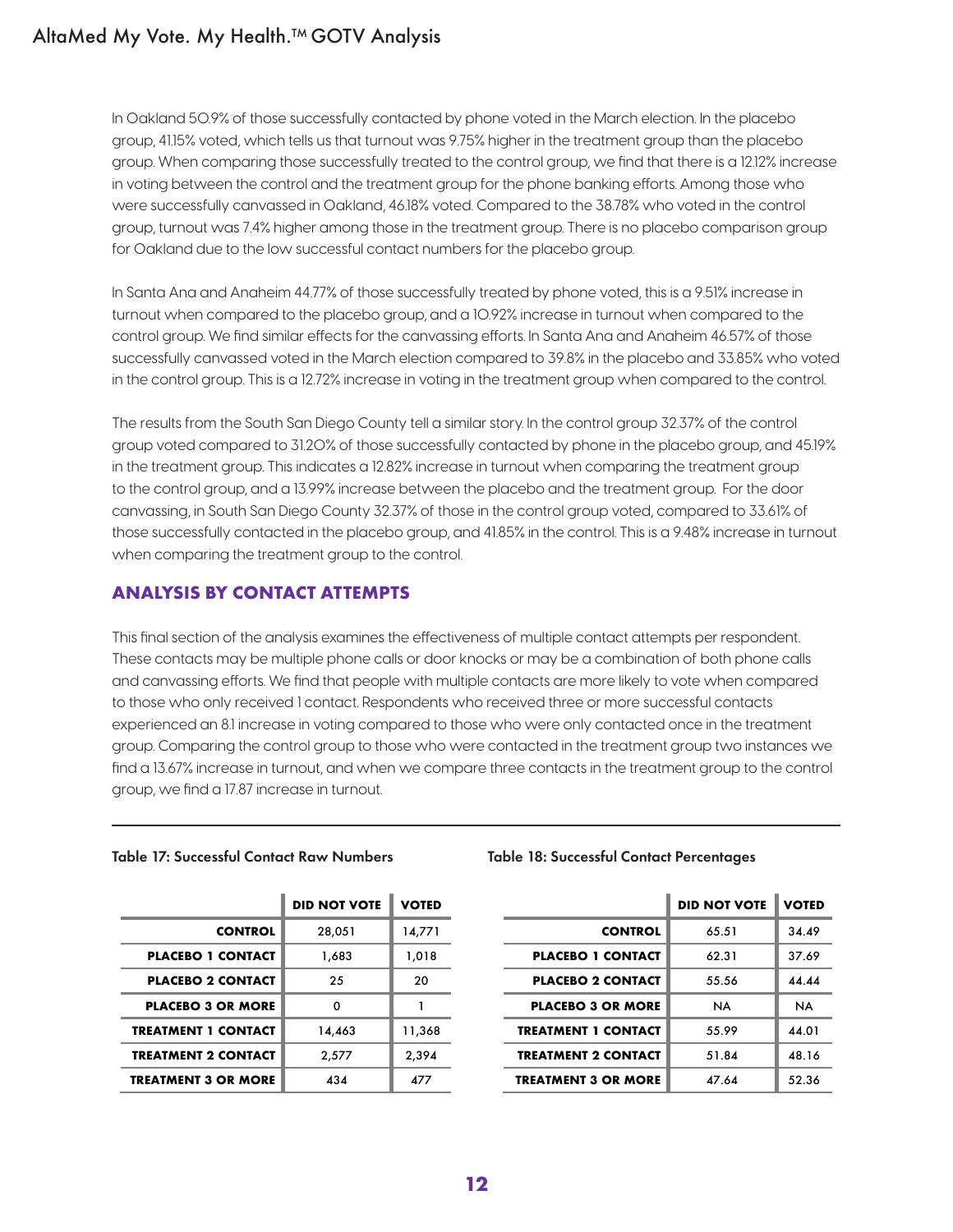# <span id="page-12-0"></span>**IMPACT OF GOTV PROGRAM**

# *If AltaMed had funding to expand their program statewide, more than 650,000 additional Latinos would have voted in the March 2020 primary.*

Examining the impact of AltaMed's My Vote. My Health.™ program, we are heartened by the strong impact of their GOTV messaging both through phone banking and door to door canvassing. Leveraging the experimental design of this project, we can make several generalizations as to the success of this program throughout the counties and state. We would expect that this program would be equally successful if it were expanded to cover low propensity voters across more precincts and counties.

|                            | <b>ALAMEDA</b> | <b>LOS ANGELES</b> |         | <b>ORANGE</b> SAN DIEGO | <b>All CA</b> |
|----------------------------|----------------|--------------------|---------|-------------------------|---------------|
| <b>LATINO REG VOTERS</b>   | 132,535        | 1,942,14           | 343,028 | 432,824                 | 5,454,032     |
| <b>NO OUTREACH</b>         | 51,397         | 669,262            | 116,115 | 140,105                 | 1,881,096     |
| <b>SUCCESSFUL OUTREACH</b> | 67,460         | 913,195            | 153,574 | 195,593                 | 2,536,670     |
| <b>GAIN</b>                | 16,063         | 243,933            | 37,458  | 55,488                  | 655,575       |

#### Table 19: Anticipated Total Votes Cast by Latinos, by County and Statewide

Using Political Data Incorporated's (PDI) estimates of the percent of registered Latinos in each county, we extrapolated the effects of this project were it to be conducted among all Latinos in the counties. Row 1 in table 18 displays PDI's Latino registered voter estimates by location. Using the percent of voters in the control condition that voted, we estimated the number of Latino votes we would expect if there were no outreach efforts in that county. Row three in table 18 displays our estimates where all Latinos in the county are contacted through AltaMed's phone banking outreach. We find that there would be significant and meaningful gains particularly in Los Angeles and San Diego counties if AltaMed were to expand their program and successfully contact all Latino voters. If this were expanded beyond just Latino voters, we would expect an even larger increase. These potential increases would be large enough to change the outcome of many local, state and federal elections.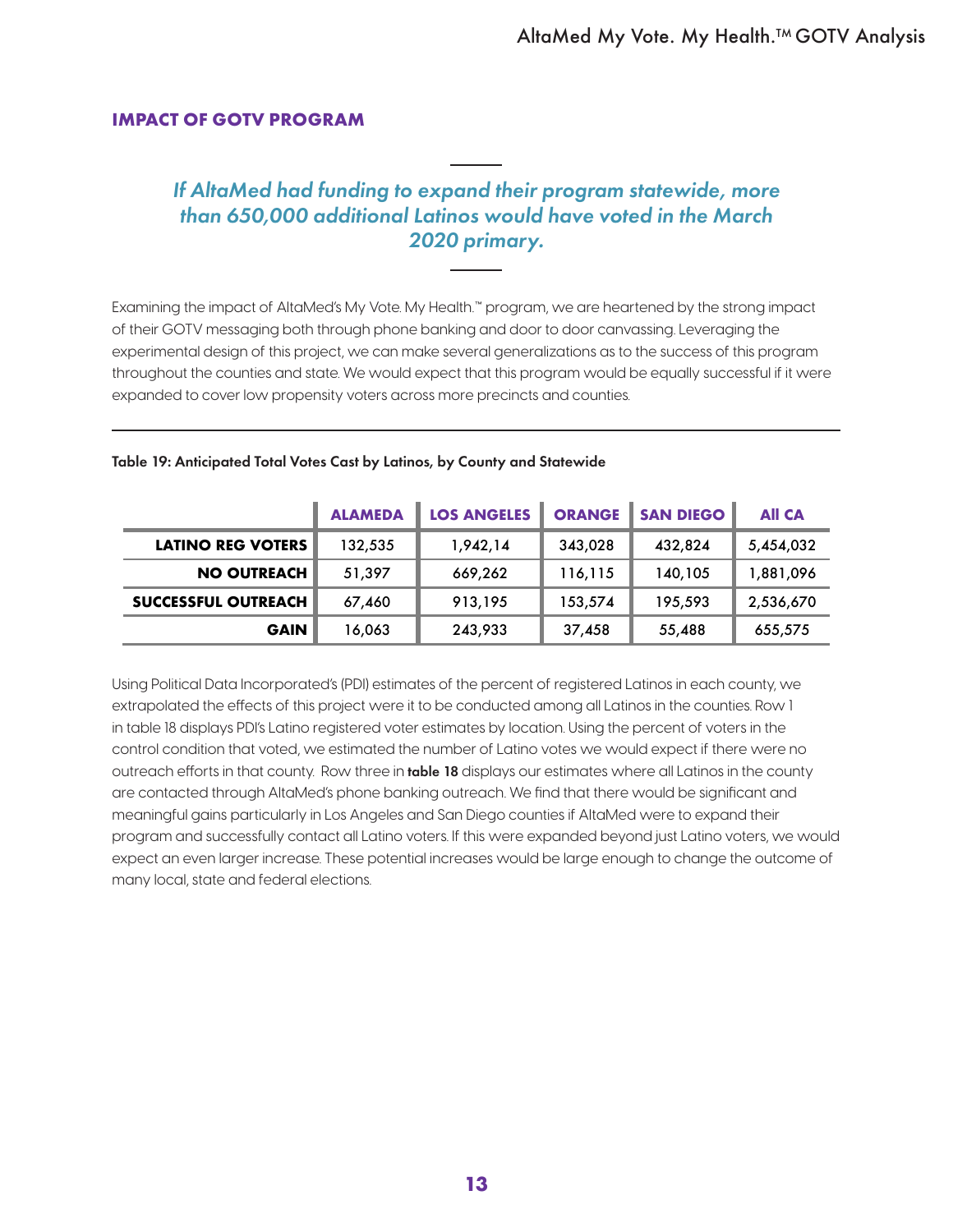# <span id="page-13-0"></span>AltaMed My Vote. My Health.<sup>™</sup> GOTV Analysis

# **APPENDIX**

# ALTAMED 2020 PRIMARY TREATMENT SCRIPT

Hi, is \_\_\_\_\_ home? My name is \_\_\_\_\_ and I'm calling on behalf of AltaMed, a community healthcare provider about the elections. Did you know that our Primary election is early this year? It's on March 3rd. We want to make sure everyone gets a chance to vote because there are a lot of important choices to make, everything from the Presidential race to other state and local races.

What's an issue that's important to you? *(let them respond – if they say they don't know – share a sentence about an issue that's important to you, and you can suggest issues – like healthcare, education, job creation, immigration, etc.)*

*Acknowledge what they say* – for ex. – I care a lot about our children's education too or lots of people are very concerned about having quality healthcare coverage or immigration is one of the most critical issues right now.

*Make the connection between their issue and elections* – Elected officials at the local, state and federal level make the laws that impact all of us every day. Things like (*insert the issue they mentioned*), wages, education, taxes, healthcare coverage, almost anything one could name is impacted by who is elected. That's why voting in the March 3rd election is so important.

1. Can we count on you to join your neighbors and vote in the March 3rd election? *(code their response)*

# IF YES AND POLL VOTER

2. That's great! Do you know that for the first time we have early voting? That means that starting on Saturday, February 22 you can vote at any one of hundreds of Vote Centers across LA. There won't be polling places anymore and Election Day will last for 11 days. You can see the list of where all of the Vote Center locations and hours are at lavote.net *(move to next question)*

# IF YES AND PAV

You should have received your ballot in the mail or will soon. You don't have to vote on every single item, you can choose what you want to focus on. When you fill out your ballot, please make certain to sign the back of the envelope so your vote will count. You can have your letter carrier pick it up from your mailbox or drop it into one of the ballot drop boxes around the County and you won't even need a stamp because the return envelope is already postage paid. Are you able to fill out your ballot and mail it back today or tomorrow?

You can also take it into one of the Vote Centers which will be open starting on February 22nd. There won't be polling places anymore and Election Day will last for 11 days. You can see the list of where all of the Vote Center locations and hours are at lavote.net *(move to the next question)*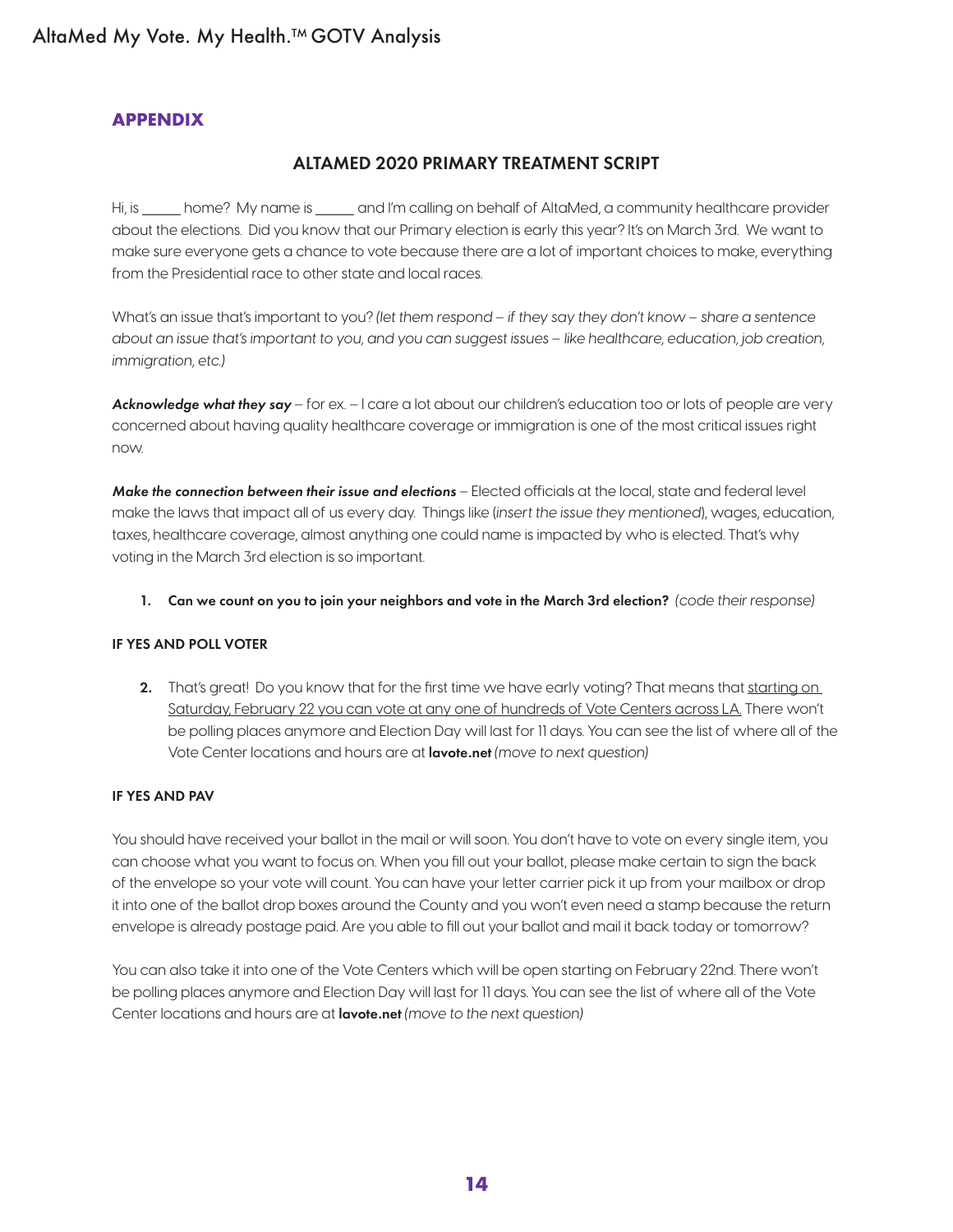Because it really is important that everyone votes, can we count on you to talk to other voters in your household and make certain they vote in this election too? *(code their response)*

- 3. Great! We want to help people who might need transportation. Will anyone in your household need a ride to one of the Voting Centers? *(code their response)*
- 4. And have you ever used AltaMed for healthcare services before? *(code their response)*

Now that we've talked, on a scale of 0-10, with 10 being the highest, how likely would you say you are to vote in this important election? *[listen]* Great! We're collecting reasons why people say they will vote. What made you say [#] rather than a O or 1?

That's a great reason! Thanks very much for your time today and for being a voter and encouraging others in your household to vote. Have a good day / evening.

### If they want more information about what's on the ballot:

All voters will get a voter guide from the state that will have information on candidates and ballot measures. There are also a couple of websites you can go to:

Calvoter.org and easyvoterguide.org. Both are non-partisan and have information about what will be on the March ballot.

#### Thanks for your time and thanks for being a voter!

#### Control Condition

#### Script for interested individuals in selecting AltaMed as their health care provider.

Hi, is \_\_\_\_ home? My name is \_\_\_\_\_ and I'm calling on behalf of AltaMed, a community healthcare provider.

#### 1. Did you know that we have a clinic in your area?

We think it is important for everyone in the community to have their yearly checkups and to be on top of their health.

- 2. Have you ever used AltaMed for healthcare services before? *(code their response)*
- 3. Do you currently have a healthcare provider or would you be interested in learning more about AltaMed and our clinics?

#### If no and interested,

It is great to hear you are interested in receiving more information about AltaMed. We offer primary care, women's health, dental and seniors care. We can assist you with getting health insurance and selecting AltaMed as your health care provider. One of our Certified Enrollment Counselors (CEC) will be able to help you and set up an appointment.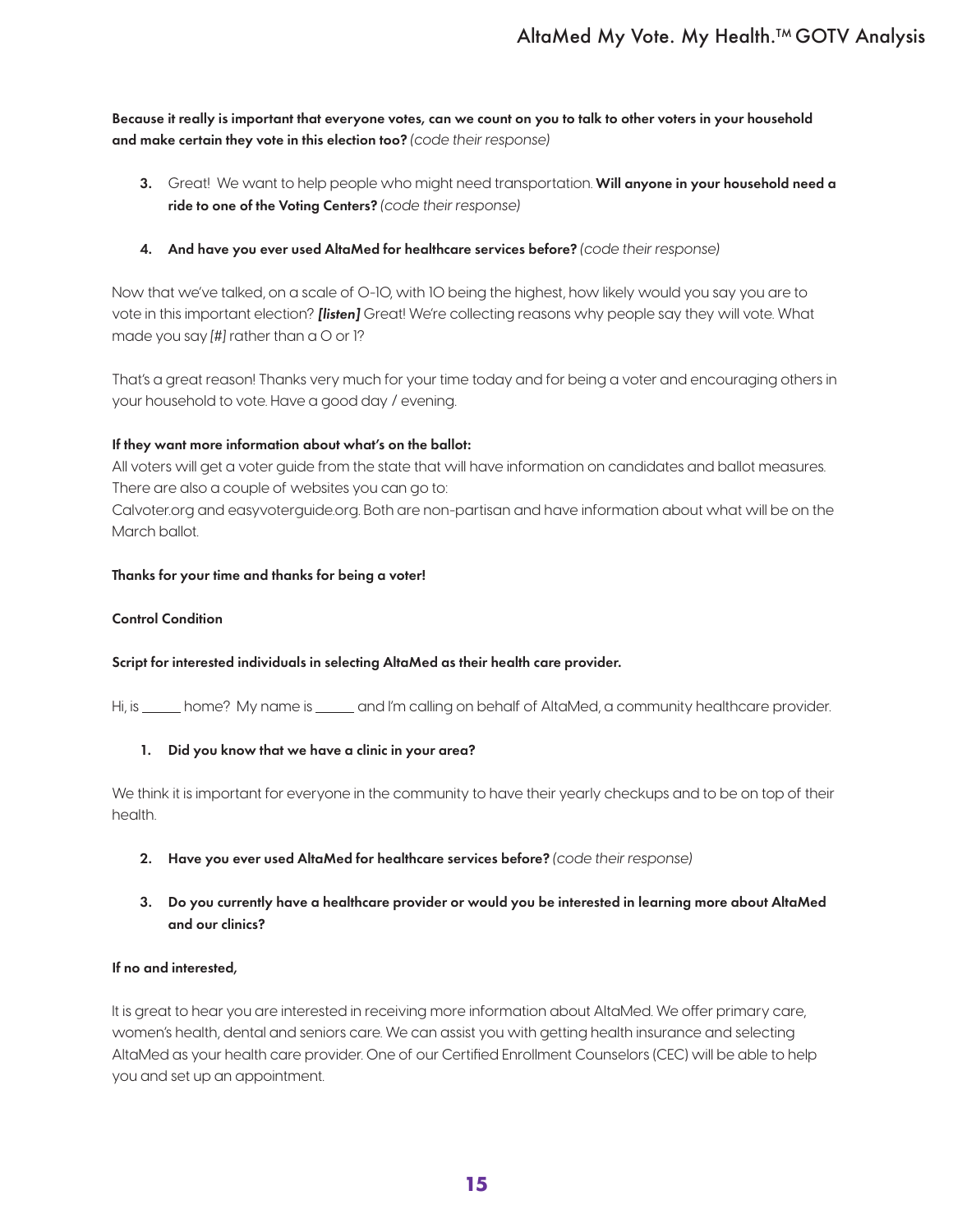# AltaMed My Vote. My Health.<sup>™</sup> GOTV Analysis

May I have your contact number and best time to reach you?

Our staff will call you and ask a few questions to see if you are eligible for any programs we offer in the community and help you select AltaMed as your healthcare provider.

If not interested in receiving a call from our staff. You can call 1-877-462-2583 and you can request an appointment at your convenience.